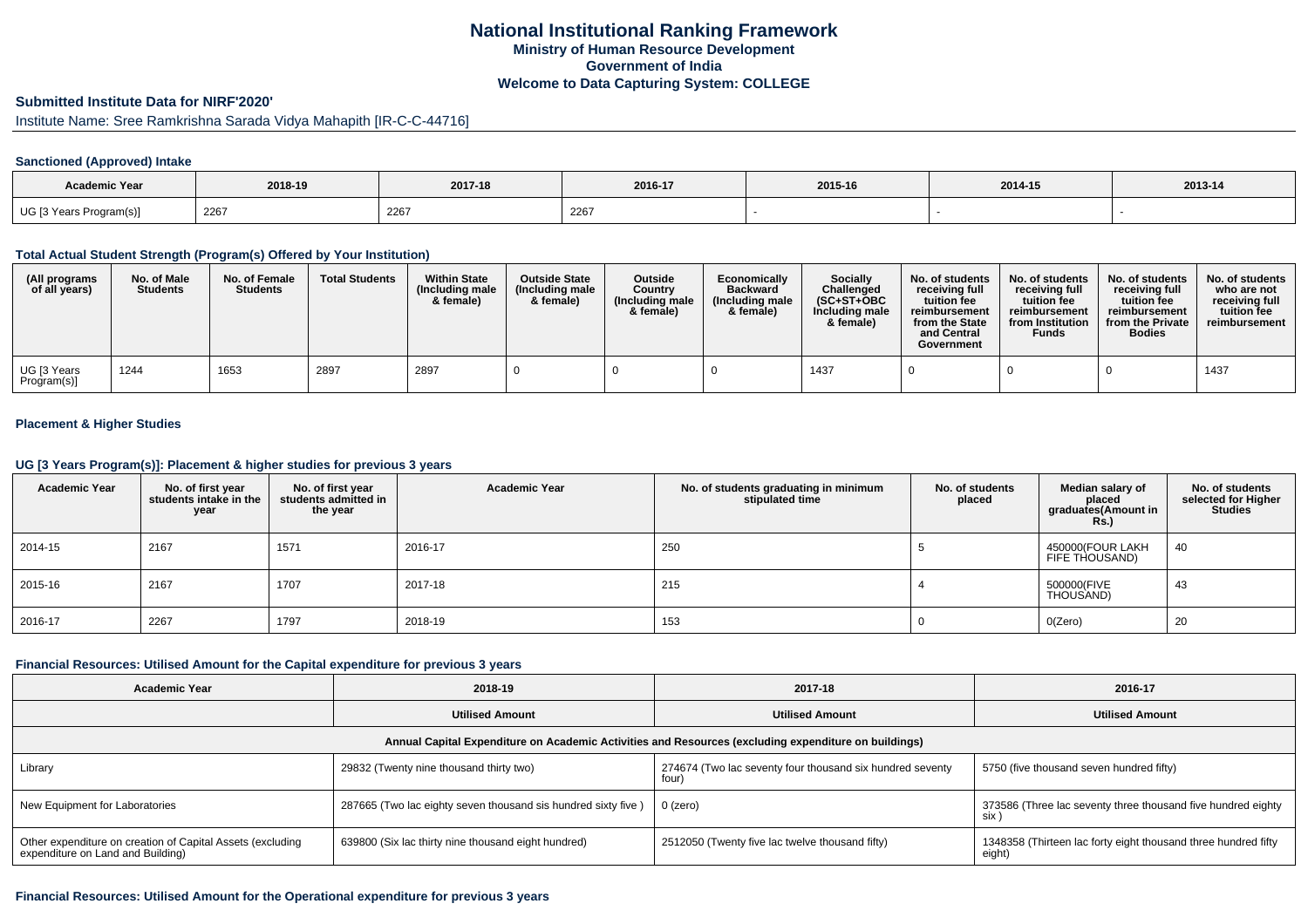| 2018-19<br><b>Academic Year</b>                                                                                                                                                                 |                                                                                      | 2017-18                                                                        | 2016-17                                                                            |  |  |  |  |  |  |  |  |
|-------------------------------------------------------------------------------------------------------------------------------------------------------------------------------------------------|--------------------------------------------------------------------------------------|--------------------------------------------------------------------------------|------------------------------------------------------------------------------------|--|--|--|--|--|--|--|--|
|                                                                                                                                                                                                 | <b>Utilised Amount</b>                                                               | <b>Utilised Amount</b>                                                         | <b>Utilised Amount</b>                                                             |  |  |  |  |  |  |  |  |
| <b>Annual Operational Expenditure</b>                                                                                                                                                           |                                                                                      |                                                                                |                                                                                    |  |  |  |  |  |  |  |  |
| Salaries (Teaching and Non Teaching staff)                                                                                                                                                      | 33158917 (Three crore thirty one lac fifty eight thousand nine<br>hundred seventeen) | 37073058 (Three crore seventy thousand fifty eight)                            | 28417684 (Two crore eighty four lac seventeen thousand six<br>hundred eighty four) |  |  |  |  |  |  |  |  |
| Maintenance of Academic Infrastructure or consumables and<br>other running expenditures (excluding maintenance of hostels<br>and allied services, rent of the building, depreciation cost, etc) | 4437733 (Forty four lac thirty seven thousand seven hundred<br>thirty three)         | 4411598 (Forty four lac thousand eleven thousand five<br>hundred ninety eight) | 5932399 (Fifty nine lac thirty two thousand three hundred<br>ninety nine)          |  |  |  |  |  |  |  |  |
| Seminars/Conferences/Workshops                                                                                                                                                                  | 51662 (Fifty one thousand six hundred sixty two)                                     | 0 (zero)                                                                       | 1270 (One thousand two hundred seventy)                                            |  |  |  |  |  |  |  |  |

## **PCS Facilities: Facilities of physically challenged students**

| 1. Do your institution buildings have Lifts/Ramps?                                                                                                        | Yes, less than 40% of the buildings |
|-----------------------------------------------------------------------------------------------------------------------------------------------------------|-------------------------------------|
| 2. Do your institution have provision for walking aids, includingwheelchairs and transportation from one building to another for<br>handicapped students? | Yes                                 |
| 3. Do your institution buildings have specially designed toilets for handicapped students?                                                                | Not available                       |

### **Awards Details**

| 1. How many faculty member of your institution have received highly reputed national/international awards/recognition from central<br>government agencies in the previous academic year 2018-19 |  |
|-------------------------------------------------------------------------------------------------------------------------------------------------------------------------------------------------|--|
| 2. How many students of your institution have won international awards in the previous academic year 2018-19                                                                                    |  |

## **Accreditation**

### **NAAC Accreditation**

| a valid NAAC Accreditation.<br>institute nave | NO |
|-----------------------------------------------|----|
|                                               |    |

# **Village Adoption**

| $m$ tod<br>$\sim$ don<br>hstitute<br>ำv villa⊾<br>?harat Scheme<br>hder Unn<br>Have vc<br>наг г<br>' ao comen any | $\overline{a}$<br>.NG |
|-------------------------------------------------------------------------------------------------------------------|-----------------------|
|-------------------------------------------------------------------------------------------------------------------|-----------------------|

# **Faculty Details**

| Srno | Name                                | Age | Designation            | Gender | Qualification   | <b>Experience (In</b><br>Months) | <b>Is Associated</b><br><b>Last Year</b> | <b>Currently</b><br>working with<br>institution? | <b>Joining Date</b> | <b>Leaving Date</b> | <b>Association type</b> |
|------|-------------------------------------|-----|------------------------|--------|-----------------|----------------------------------|------------------------------------------|--------------------------------------------------|---------------------|---------------------|-------------------------|
|      | CHITTARANJAN<br><b>GHOSH</b>        | 41  | Assistant<br>Professor | Male   | Ph.D            | 153                              | Yes                                      | Yes                                              | 26-10-2006          | $\sim$              | Regular                 |
| 2    | SUBHAS<br><b>CHANDRA DEY</b>        | 62  | Associate<br>Professor | Male   | M. Phil         | 381                              | Yes                                      | Yes                                              | 01-11-1987          | $\sim$              | Regular                 |
| 3    | NIRMALYA<br><b>KUMAR SANYAL</b>     | 60  | Associate<br>Professor | Male   | M.A.(Economics) | 362                              | Yes                                      | Yes                                              | 06-05-1989          | $\sim$              | Regular                 |
| 4    | <b>PRADIP KUMAR</b><br><b>GHSOH</b> | 56  | Associate<br>Professor | Male   | M. Phil         | 306                              | Yes                                      | Yes                                              | 19-02-1994          | $\sim$              | Regular                 |
| 5    | SK MD FARUQUE                       | 48  | Associate<br>Professor | Male   | Ph.D            | 244                              | Yes                                      | Yes                                              | 01-04-1999          | $\sim$              | Regular                 |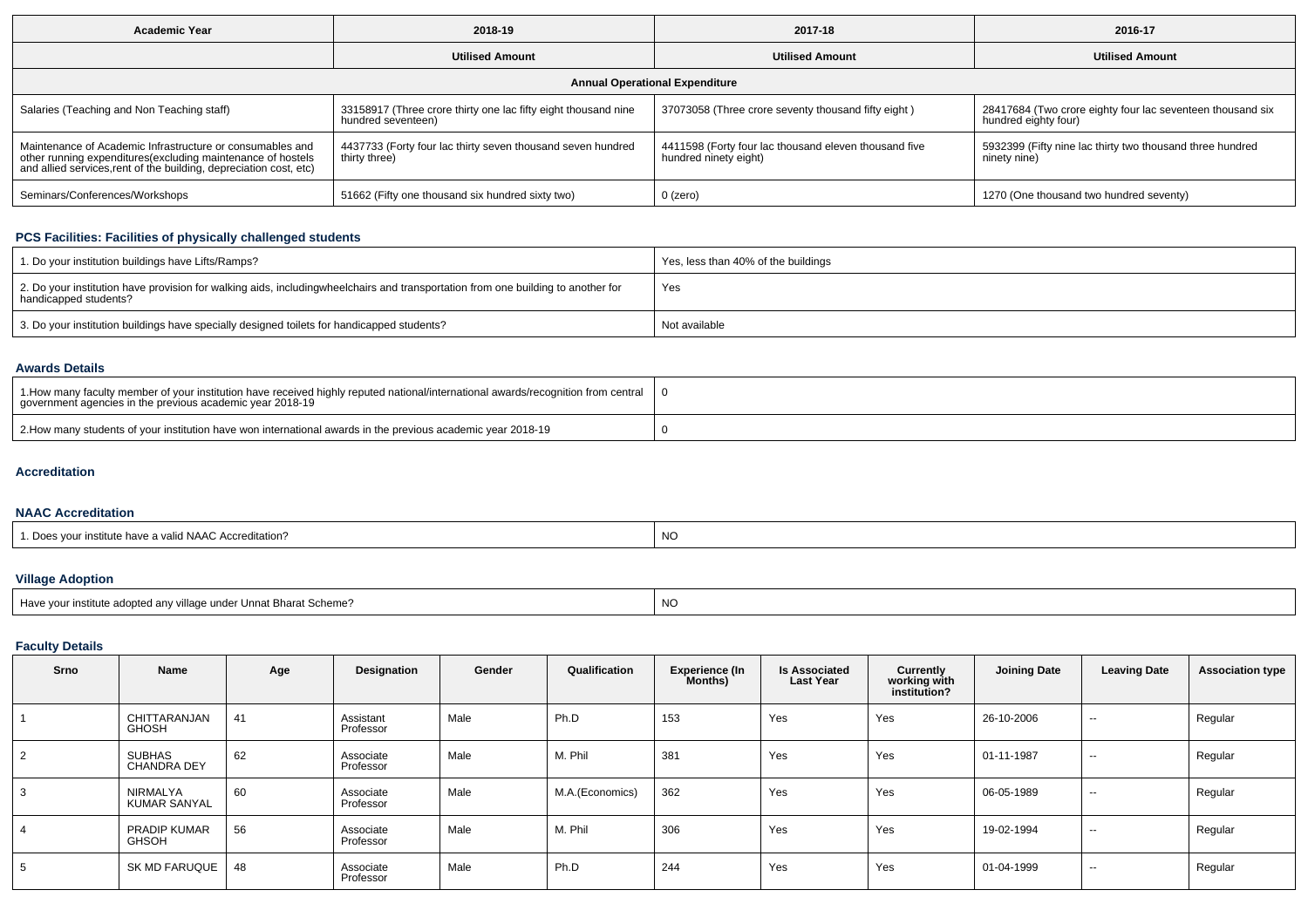| 6              | <b>ANIK KUMAR</b><br><b>SAHA</b>           | 50 | Assistant<br>Professor | Male   | Ph.D                       | 236 | Yes | Yes | 09-12-1999 | --                       | Regular |
|----------------|--------------------------------------------|----|------------------------|--------|----------------------------|-----|-----|-----|------------|--------------------------|---------|
| $\overline{7}$ | SAMIR SAHA                                 | 46 | Assistant<br>Professor | Male   | MSc(Mathematics)           | 200 | Yes | Yes | 26-11-2002 | $\overline{\phantom{a}}$ | Regular |
| 8              | <b>SOMA GHOSAL</b>                         | 49 | Assistant<br>Professor | Female | M.A.(Political<br>Science) | 174 | Yes | Yes | 01-02-2005 | $\overline{\phantom{a}}$ | Regular |
| 9              | <b>BHASWATI BASU</b>                       | 45 | Assistant<br>Professor | Female | M. Phil                    | 148 | Yes | Yes | 21-03-2007 | --                       | Regular |
| 10             | JAYANTO<br>GHOSH                           | 38 | Assistant<br>Professor | Male   | M.A                        | 122 | Yes | Yes | 01-07-2008 | $\overline{\phantom{a}}$ | Regular |
| 11             | SAUMYA BOSE                                | 33 | Assistant<br>Professor | Male   | M. Phil                    | 61  | Yes | Yes | 01-07-2014 | $\overline{\phantom{a}}$ | Regular |
| 12             | <b>RUBEL PAL</b>                           | 29 | Assistant<br>Professor | Male   | Ph.D                       | 60  | Yes | Yes | 01-08-2014 | $\overline{\phantom{a}}$ | Regular |
| 13             | <b>KAKALI SANTRA</b>                       | 32 | Assistant<br>Professor | Female | M.A                        | 60  | Yes | Yes | 01-08-2014 | $\overline{\phantom{a}}$ | Regular |
| 14             | PIU MUKHERJEE                              | 42 | Other                  | Female | M.A                        | 35  | Yes | Yes | 08-11-2014 | --                       | Regular |
| 15             | ARUNDHUTI SUR                              | 51 | Assistant<br>Professor | Female | Ph.D                       | 56  | Yes | Yes | 24-12-2014 | $\overline{\phantom{a}}$ | Regular |
| 16             | SUBHAM AMIN                                | 38 | Assistant<br>Professor | Male   | M. Phil                    | 53  | Yes | Yes | 24-02-2015 | $\overline{\phantom{a}}$ | Regular |
| 17             | <b>TANMOY PANDIT</b>                       | 35 | Assistant<br>Professor | Male   | M.A                        | 53  | Yes | Yes | 04-03-2015 | $\overline{\phantom{a}}$ | Regular |
| 18             | <b>MD AJIJ</b>                             | 29 | Assistant<br>Professor | Male   | <b>B.Tech</b>              | 31  | Yes | Yes | 19-01-2017 | $\overline{\phantom{a}}$ | Regular |
| 19             | ATANU<br><b>KARMAKAR</b>                   | 32 | Assistant<br>Professor | Male   | M.A.(History)              | 29  | Yes | Yes | 02-03-2017 | $\overline{\phantom{a}}$ | Regular |
| 20             | KANAILAL<br><b>BARMAN</b>                  | 30 | Assistant<br>Professor | Male   | M.Sc(Phy)                  | 28  | Yes | Yes | 03-04-2017 | $\overline{\phantom{a}}$ | Regular |
| 21             | PRASANTA<br><b>MANDAL</b>                  | 29 | Assistant<br>Professor | Male   | M.Sc(Phy)                  | 28  | Yes | Yes | 03-04-2017 | $\overline{\phantom{a}}$ | Regular |
| 22             | <b>BABUSONA</b><br><b>SARKAR</b>           | 33 | Assistant<br>Professor | Male   | Ph.D                       | 28  | Yes | Yes | 05-04-2017 | $\overline{\phantom{a}}$ | Regular |
| 23             | <b>FATEMA</b><br><b>KHATUN</b>             | 42 | Assistant<br>Professor | Female | Ph.D                       | 27  | Yes | Yes | 16-05-2017 | $\overline{\phantom{a}}$ | Regular |
| 24             | ANIRBAN<br>MANDAL                          | 31 | Assistant<br>Professor | Male   | M.A                        | 27  | Yes | Yes | 17-05-2017 | $\overline{\phantom{a}}$ | Regular |
| 25             | SANJIB GIRI                                | 33 | Assistant<br>Professor | Male   | Ph.D                       | 23  | Yes | Yes | 13-09-2017 | $\overline{\phantom{a}}$ | Regular |
| 26             | ANANTA KUMAR<br><b>DOLUI</b>               | 38 | Assistant<br>Professor | Male   | M.Sc(Phy)                  | 19  | Yes | Yes | 06-01-2018 | ۰.                       | Regular |
| 27             | <b>ABDUL LATIB</b><br><b>KHAN</b>          | 56 | Other                  | Male   | M.A                        | 168 | Yes | Yes | 05-08-2005 | ۰.                       | Other   |
| 28             | <b>GOUTAM KUMAR</b><br><b>BHATTACHARYA</b> | 52 | Other                  | Male   | M.A.(History)              | 299 | Yes | Yes | 08-09-1993 | ۰.                       | Other   |
| 29             | <b>MRINAL KANTI</b><br><b>GHOSH</b>        | 51 | Other                  | Male   | MSc(IT)                    | 80  | Yes | Yes | 01-11-1996 | $\overline{\phantom{a}}$ | Other   |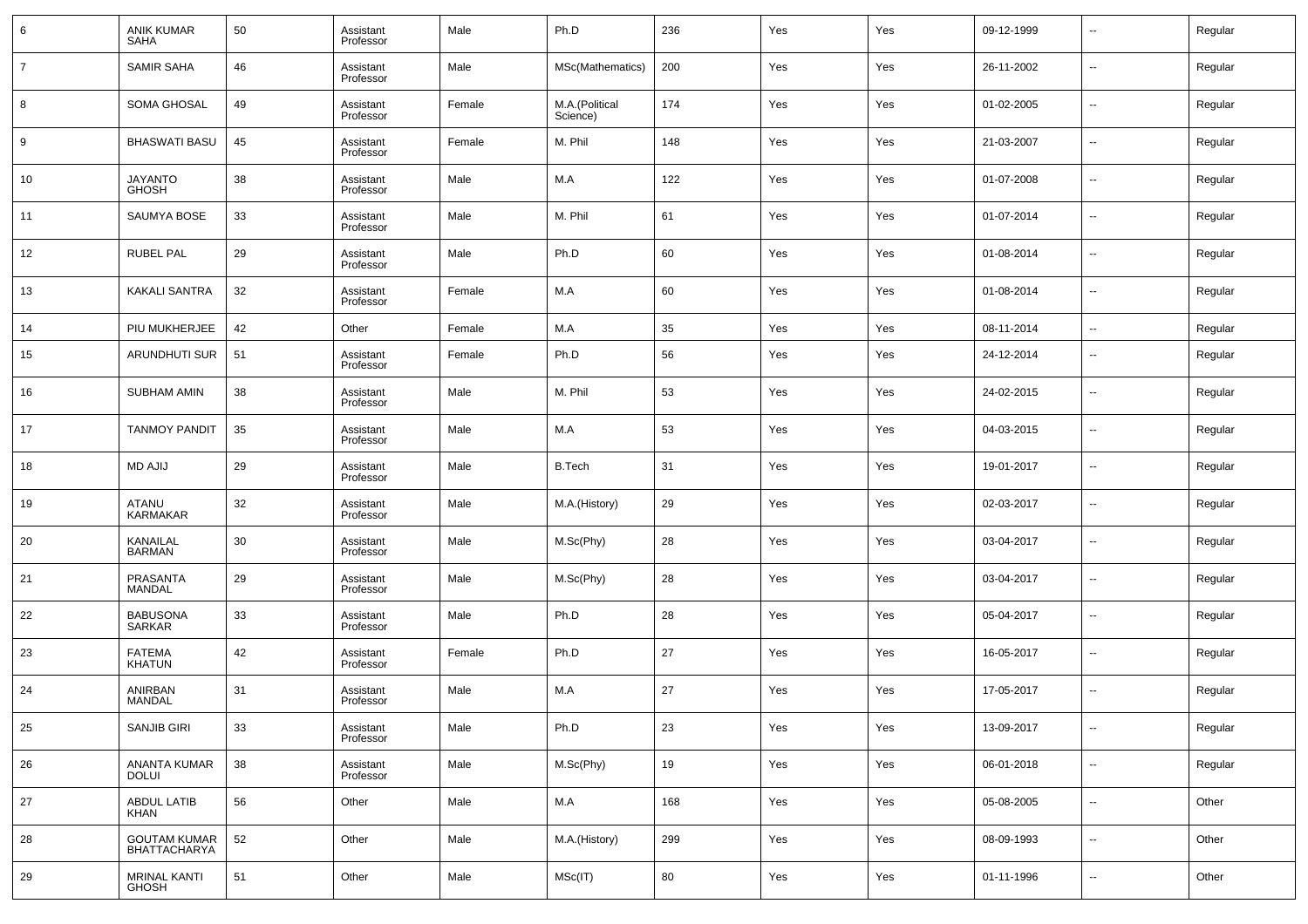| 30         | NOMROMOTI<br>GHOSH                   | 43 | Other | Male   | M.A                               | 168              | Yes | Yes | 06-08-2005 | н.                       | Other |
|------------|--------------------------------------|----|-------|--------|-----------------------------------|------------------|-----|-----|------------|--------------------------|-------|
| 31         | GUNADHAR<br>PARAMANICK               | 38 | Other | Male   | M.A.(History)                     | 141              | Yes | Yes | 13-11-2007 | н.                       | Other |
| 32         | RAJKUMAR<br><b>KUNDU</b>             | 41 | Other | Male   | M. Phil                           | 141              | Yes | Yes | 15-11-2007 | ⊷                        | Other |
| 33         | SAHIDUL ALI<br>KHAN                  | 34 | Other | Male   | M.Sc(Phy)                         | 106              | Yes | Yes | 07-10-2010 | н.                       | Other |
| 34         | <b>SUJIT KUMAR</b><br><b>TAPASWI</b> | 36 | Other | Male   | M. Phil                           | 133              | Yes | Yes | 15-07-2008 | ⊷                        | Other |
| 35         | <b>SUKAMAL</b><br><b>CHOUDHURY</b>   | 35 | Other | Male   | <b>MCA</b>                        | 117              | Yes | Yes | 05-11-2009 | $\overline{\phantom{a}}$ | Other |
| 36         | <b>ASHISH PODDAR</b>                 | 32 | Other | Male   | M.A.(Political<br>Science)        | 107              | Yes | Yes | 23-08-2010 | ⊷                        | Other |
| 37         | AINDRILA<br><b>SAMANTA</b>           | 34 | Other | Female | M.A                               | 107              | Yes | Yes | 24-08-2010 | $\overline{\phantom{a}}$ | Other |
| 38         | <b>SUBHASH</b><br>CHANDRA NANDI      | 36 | Other | Male   | Ph.D                              | 84               | Yes | Yes | 16-08-2012 | ⊷                        | Other |
| 39         | <b>TANMOY DEY</b>                    | 29 | Other | Male   | M.A.(Political<br>Science)        | 60               | Yes | Yes | 01-08-2014 | ⊷                        | Other |
| 40         | DHANANJOY<br>BANERJEE                | 29 | Other | Male   | MSc(Mathematics)                  | 47               | Yes | Yes | 08-07-2015 | ⊷                        | Other |
| 41         | <b>BULTI KATARI</b>                  | 26 | Other | Female | M.A.(History)                     | 26               | Yes | Yes | 15-06-2017 | $\sim$                   | Other |
| 42         | <b>ABHIJIT KHAN</b>                  | 28 | Other | Male   | M.A                               | 26               | Yes | Yes | 15-06-2017 | ⊷                        | Other |
| 43         | SOMNATH SANKI                        | 28 | Other | Male   | M.A                               | 26               | Yes | Yes | 15-06-2017 | ⊷                        | Other |
| 44         | <b>SK SAIGUL</b><br>ISLAM            | 29 | Other | Male   | M.A.(Political<br>Science)        | 25               | Yes | Yes | 06-07-2017 | -−                       | Other |
| 45         | <b>SOUVIK PAL</b>                    | 27 | Other | Male   | M.Sc.                             | 21               | Yes | Yes | 13-11-2017 | ⊷                        | Other |
| 46         | <b>IMRAN KHAN</b>                    | 26 | Other | Male   | M.A                               | 9                | Yes | Yes | 12-09-2018 | н.                       | Other |
| 47         | PURNAVA<br>GHOSH                     | 25 | Other | Female | M.A                               | 9                | Yes | Yes | 14-09-2018 | ⊷                        | Other |
| 48         | JOYANTA HAZRA                        | 27 | Other | Male   | M.A                               | 9                | Yes | Yes | 12-09-2018 | ٠.                       | Other |
| 49         | <b>SHYAMA</b><br>PRASAD DEY          | 25 | Other | Male   | M.A                               | 9                | Yes | Yes | 13-09-2018 | ⊶.                       | Other |
| 50         | MADHUMITA PAN                        | 29 | Other | Female | M. Phil                           | 9                | Yes | Yes | 18-09-2018 |                          | Other |
| 51         | MANOJ<br>PARAMANIK                   | 25 | Other | Male   | M.A                               | 9                | Yes | Yes | 18-09-2018 | $\overline{\phantom{a}}$ | Other |
| 52         | SIUMYADIP<br>BANERJEE                | 29 | Other | Male   | M.Sc.(Nutrition<br>and Dietetics) | $9\,$            | Yes | Yes | 31-10-2018 | $\overline{\phantom{a}}$ | Other |
| 53         | <b>BHUBANESWAR</b><br><b>BALO</b>    | 27 | Other | Male   | MSc(Mathematics)                  | $\boldsymbol{9}$ | Yes | Yes | 02-11-2018 | $\overline{\phantom{a}}$ | Other |
| 54         | SOURAV<br>KARMAKAR                   | 25 | Other | Male   | M.Sc.                             | 8                | Yes | Yes | 19-12-2018 | $\overline{\phantom{a}}$ | Other |
| ${\bf 55}$ | PRODIP MANDAL                        | 29 | Other | Male   | M.A                               | $5\phantom{.0}$  | Yes | Yes | 25-02-2019 | $\overline{\phantom{a}}$ | Other |